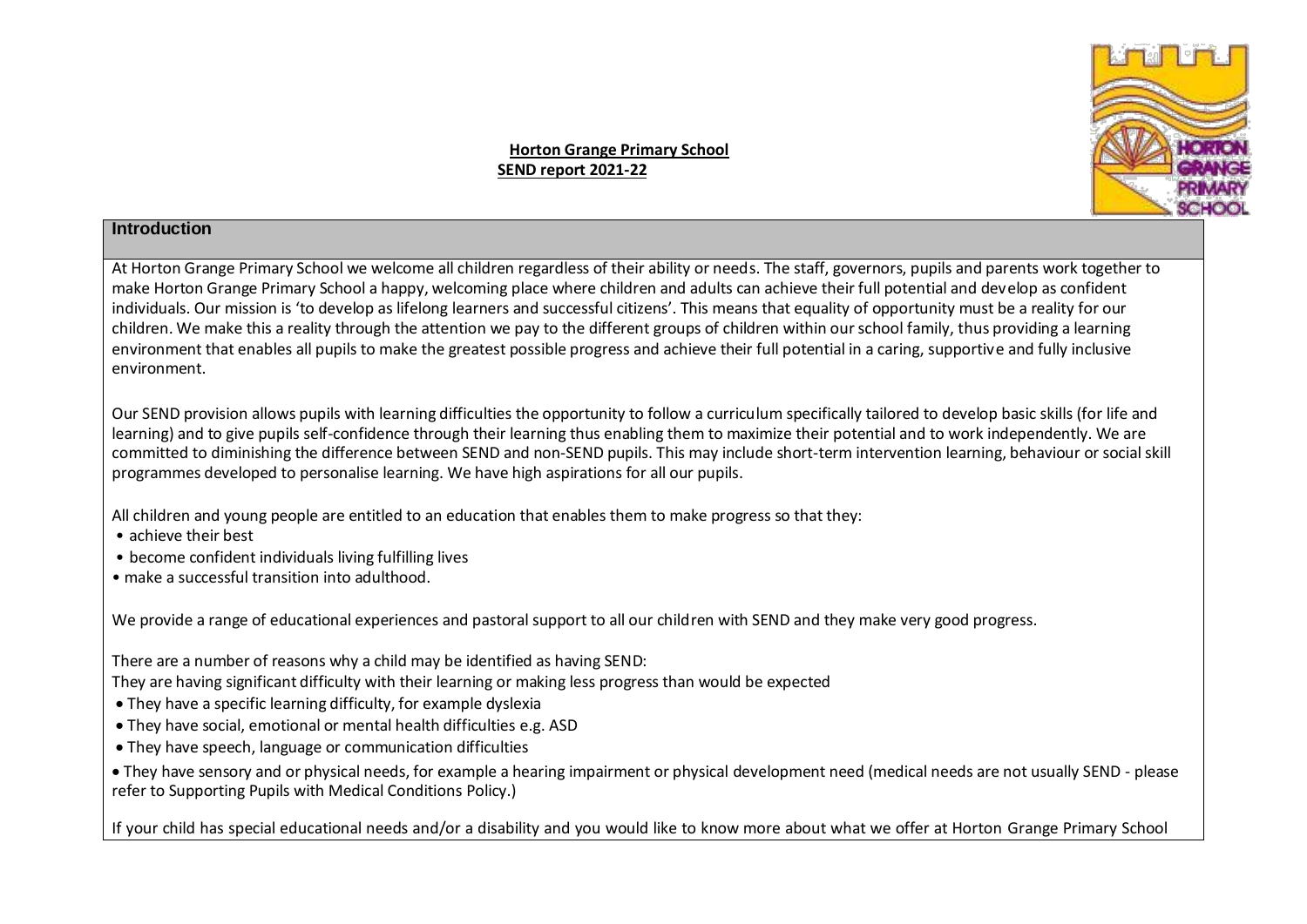please contact us on 01670 353503 or e-mail us at [admin@blythhortongrange.co.uk](mailto:%20admin@blythhortongrange.co.uk) Our school SENCO is always happy to talk to parents and families about how we can meet the needs of the children. Other useful policies which you may want to look at include our SEND policy, Accessibility policy and Anti Bullying policy all of which can be found on our website.

**SENCO :** Mrs Claire Jameson

Other members of staff who you may also talk to about your child's needs are:

**Headteacher:** Mrs Nichola Irving

**Heads of school:** Mrs Amanda Morgan and Mrs Sarah McGuire

**Your child's class teacher**

**Lead behaviour practitioner**: Mrs Emma Brownrigg and Mrs Charlotte Kerr

**SEND Governor:** Mr Simon Ward

**The kinds of Special Needs for which provision is made at the school**

We refer to the term "Special Educational Needs" if a child:

- a. Has significantly greater difficulty in learning than the majority of children of his or her age in one or more areas of learning. Academic criteria are adhered to when making a decision. The threshold for each year group varies.
- b. Has a disability which either prevents or hinders him or her from making use of educational facilities of a kind generally provided in schools within the area of the Local Authority concerned for children of similar age.

## **The difficulty or disability may relate to:**

- communication and interaction
- cognition and learning
- social, mental and emotional needs (national change in 2014 with removal of 'behaviour' from this categorization.
- sensory or physical conditions.

**Special Educational Provision** is that which is additional to or different from that which is made generally for most children in school. However, this may still be in a group or class context.

**Assessment** is an ongoing core process throughout the school. It is a check that each child is making adequate progress against the national expectations set for each year group from Nursery through to Year 6. If a child is not making the expected progress, then we identify a need and determine the reasons why.

**Adequate progress** is defined as that which: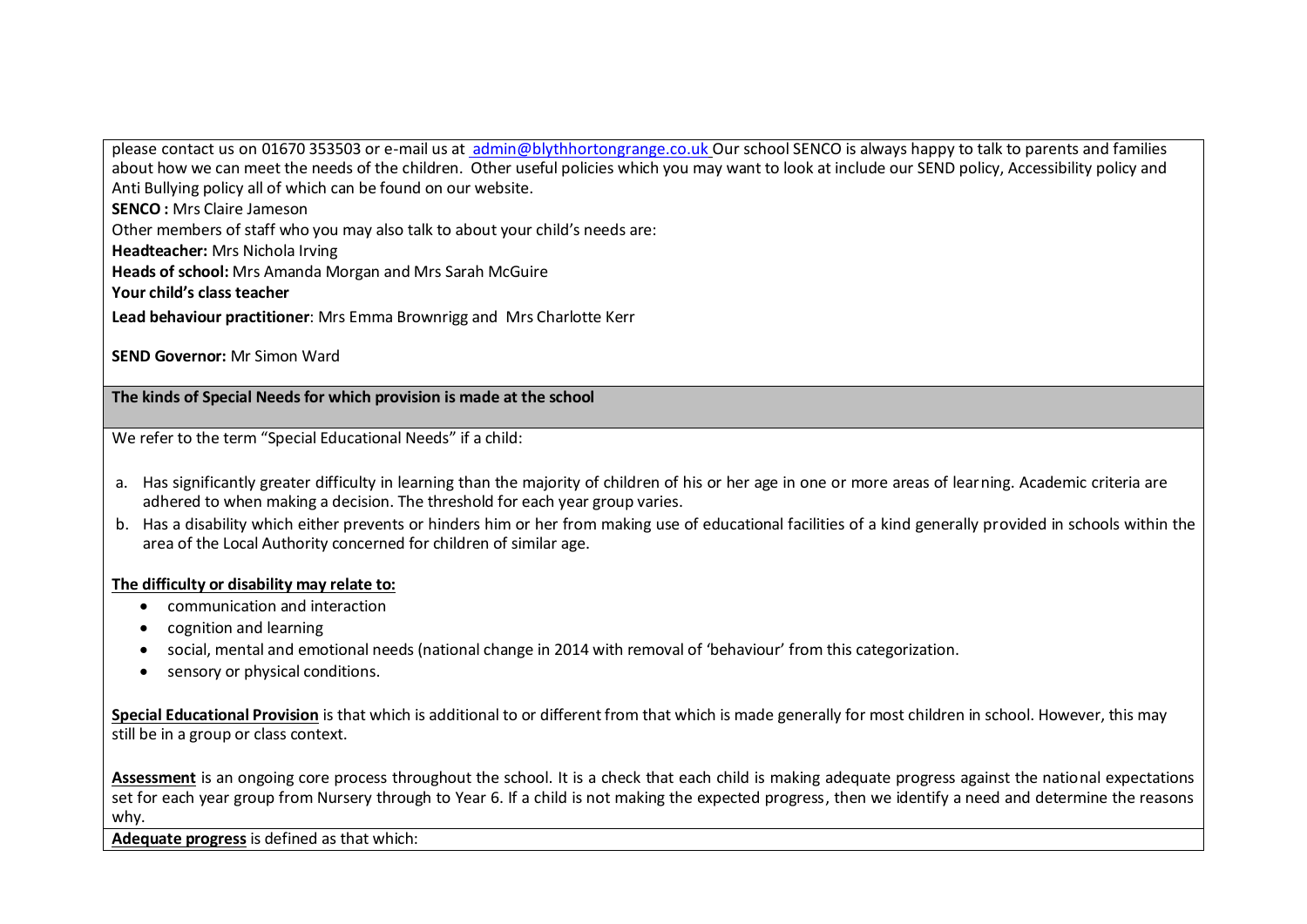- closes the attainment gap between the child and children of a similar age
- prevents the attainment gap growing wider
- is similar to that of peers starting from the same attainment baseline, but may be less than the majority of their peers
- matches or is better than the previous rate of progress
- ensures that a child has full access to the curriculum in line with their peers
- demonstrates an improvement in self-help, social or personal skills
- demonstrates improvement in a child's behaviour allowing them to be receptive to learning.

## Assessment and Identification

The school promotes a graduated approach to assessing, identifying and providing for pupils' special educational needs. A key principle is that there should be no delays in making any necessary SEND provision in early years as delay at this stage can give rise to learning difficulty and subsequently to loss of self-esteem, frustration in learning and to behaviour concerns. This approach follows a model of action and intervention to help children make progress and successfully access the curriculum.

In practice this means assess, plan, do and review. It recognizes that there is a continuum of SEN and that where necessary increasing specialist expertise should be involved to address any difficulties a child may be experiencing. Throughout the Early Years Foundation Stage, Key Stage 1 and Key Stage 2 the children are assessed against nationally set criteria to check their progress across all areas of learning / subjects. It is through this process that children who are not making expected progress are highlighted. Teachers and Support Staff play a vital role in raising concerns about other barriers to learning, such as behavioural, social and emotional matters. A rigorous assessment procedure to track children's progress is continuously used. If a child fails to make expected progress the next stage would be to move to the use of school intervention which would be recorded on a Pupil Passport or a Support Plan if it is felt that outside agency involvement is needed for the identification, assessment and recording of children's learning difficulties. We incorporate these procedures into our normal working practice.

Following assessment and staff consultation a child's special needs are identified and the needs are recorded on the SEND Register. A pupil passport is devised with clear targets. Children and parents are involved in the pupil passport development and review.

## **Provision**

**Class Teachers** have responsibility for enabling all pupils to learn. To achieve this they:

- identify those children who require additional or different support in order to make progress
- plan appropriate work / activities for their pupils ensuring all children are provided with a broad and balanced curriculum. (See Learning and Curriculum for curriculum overviews)
- ensure that support is available for all children (inclusive 'quality first' teaching)
- differentiate the curriculum to take account of different learning styles, interests, abilities
- use collaborative learning approaches to support learners of all abilities
- ensure that all children can be included in tasks / activities
- monitor individual progress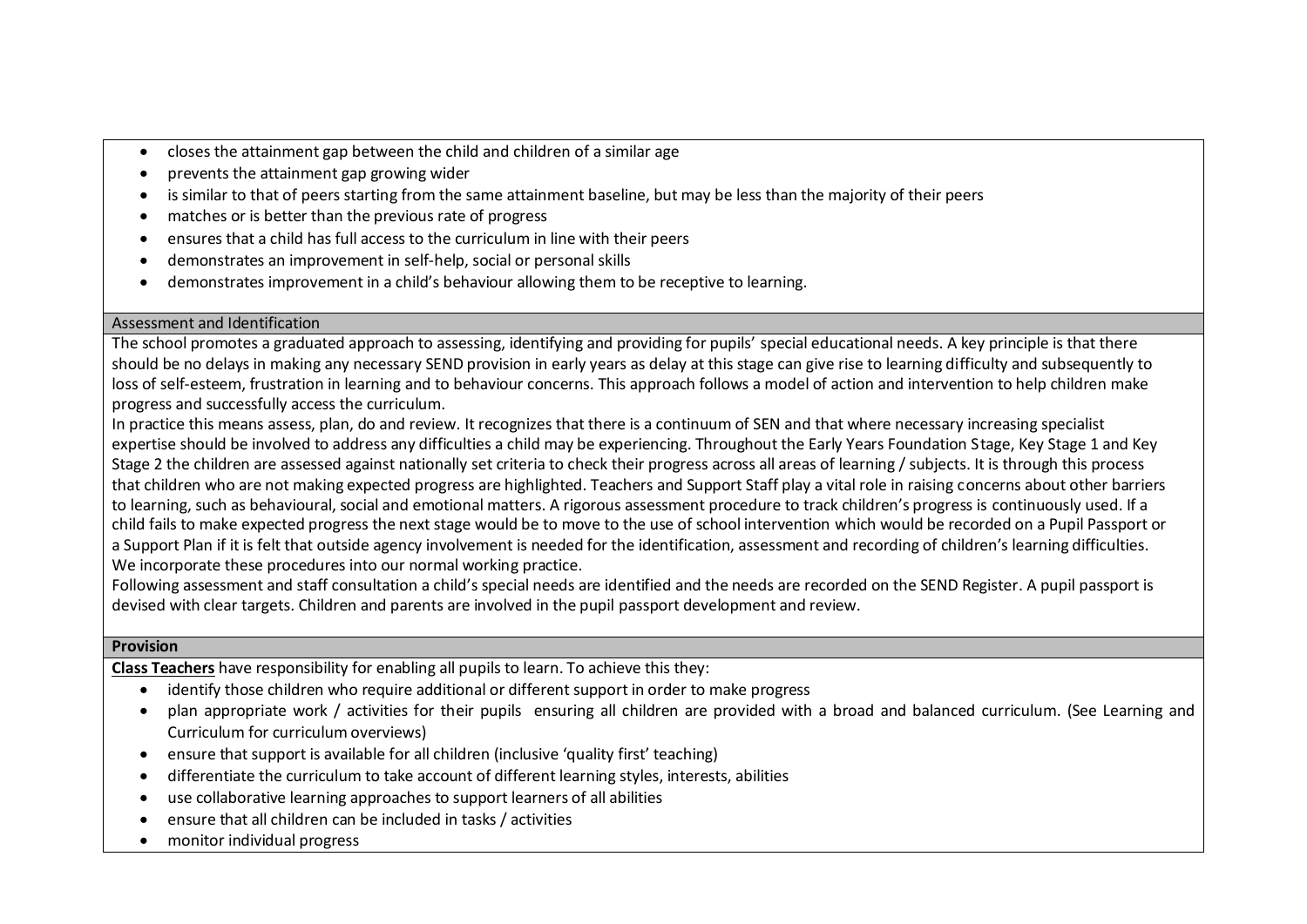- provide all children on the SEN register with a pupil passport identifying need and provision
- set targets on pupil passports and discuss these with parents and pupils
- celebrate achievement
- use resources effectively to support learning
- attend relevant CPD

#### **Support Staff**

- through 'quality first' teaching, support the teachers in enabling all children to have access to the teacher
- support the teachers in enabling children with SEND to have access to an appropriate curriculum
- encourage and promote independence in the children
- liaise with the Class Teacher
- help to prepare resources and adapt materials
- lead interventions (from directed programmes) to close the gap for children experiencing difficulty
- attend relevant CPD to support their role
- Promote the inclusion of all children in all aspects of life at school.

## **INTERVENTION:**

Intervention is carried out by the school and is 'additional to, different/ modified from' the usual differentiated curriculum. It can take the form of:

- using different learning materials in the classroom
- making reasonable adjustments within the physical environment
- making reasonable adjustments to routines
- Support Staff in the classroom
- a more focused level of support in a small group withdrawn or within the class
- focused work to be completed at home
- overlearning / precision teaching throughout the day
- peer support
- accessing alternative provision (The Place, PRU, different year group, The Dales)

Interventions and provision are evaluated termly. Any necessary changes are then made to ensure children's needs are fully met.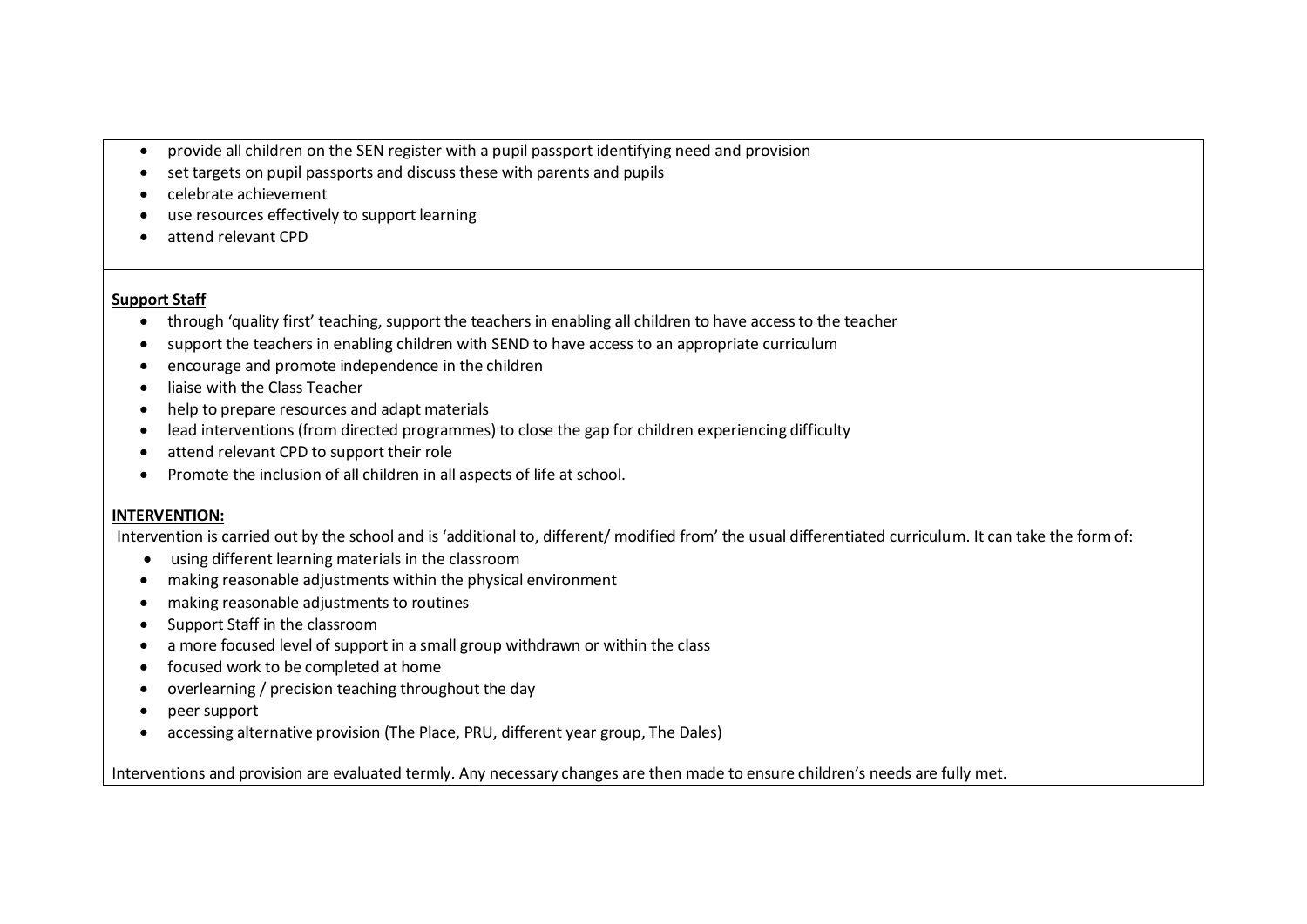## **FREQUENCY & TIMING OF SUPPORT**

This is arranged and timetabled by the SENCO / Heads of School/ phase leaders and class teachers. Following the outcomes of Sutton Trust research teachers, generally but not exclusively, coordinate the intervention so that they can adapt provision according to need.

#### **ORGANISATION OF SUPPORT**

Our inclusive approach to provision means that the majority of pupils have their needs met by accessing quality first teaching across the school to ensure that all lessons meet the needs of all pupils. The school adopts a flexible approach to support provision in order that a child's individual needs can be met.

The support provided usually falls into one of the following categories:

- Direct or indirect support in the classroom from class teacher or support assistant
- Focused withdrawal support from the classroom for time bound specific intervention e.g. Speech and language or OT input

We encourage emphasis being placed on learning within the normal peer groups and using outcomes of Sutton Trust research teach in mixed ability groups or when appropriate ability groups . In some cases such as RWI ability groups operate in order to target learning. Although the needs of the pupils are considered individually they may not necessarily be supported individually. The physical layout of the school enables us to make provision for small groups of children as well as personal learning areas. This allows us to provide greater differentiation with more quality support.

## **The Place**

Bespoke pastoral support is enhanced by provision in 'The Place' which adopts a 'Thrive' approach and works to address gaps in social and emotional development and provides provision where children can be listened to regarding worries such as bullying. This operates on a 1:1 and small group provision basis throughout the day addressing outcomes of personal action plans. Groups also operate throughout the lunch time period. Lead members of staff in this provision have received intensive training. Intervention is time bound and informed by detailed assessment of need.

#### **External Services**

When a child is demonstrating further cause for concern or their learning need is more **complex** and **persistent** than can be met by the school interventions already put in place, school will engage with relevant external services through the Local Authority (LA) **Northumberland Inclusion Education Services (NIES)**. Some referrals can also be made into the **South East Locality Hub.** This is triggered when:

- a child continues not to make adequate progress
- continues working at age bands substantially below that of children of a similar age even when teaching approaches have been targeted on an identified area of weakness
- continues to have difficulty in developing Literacy and Numeracy skills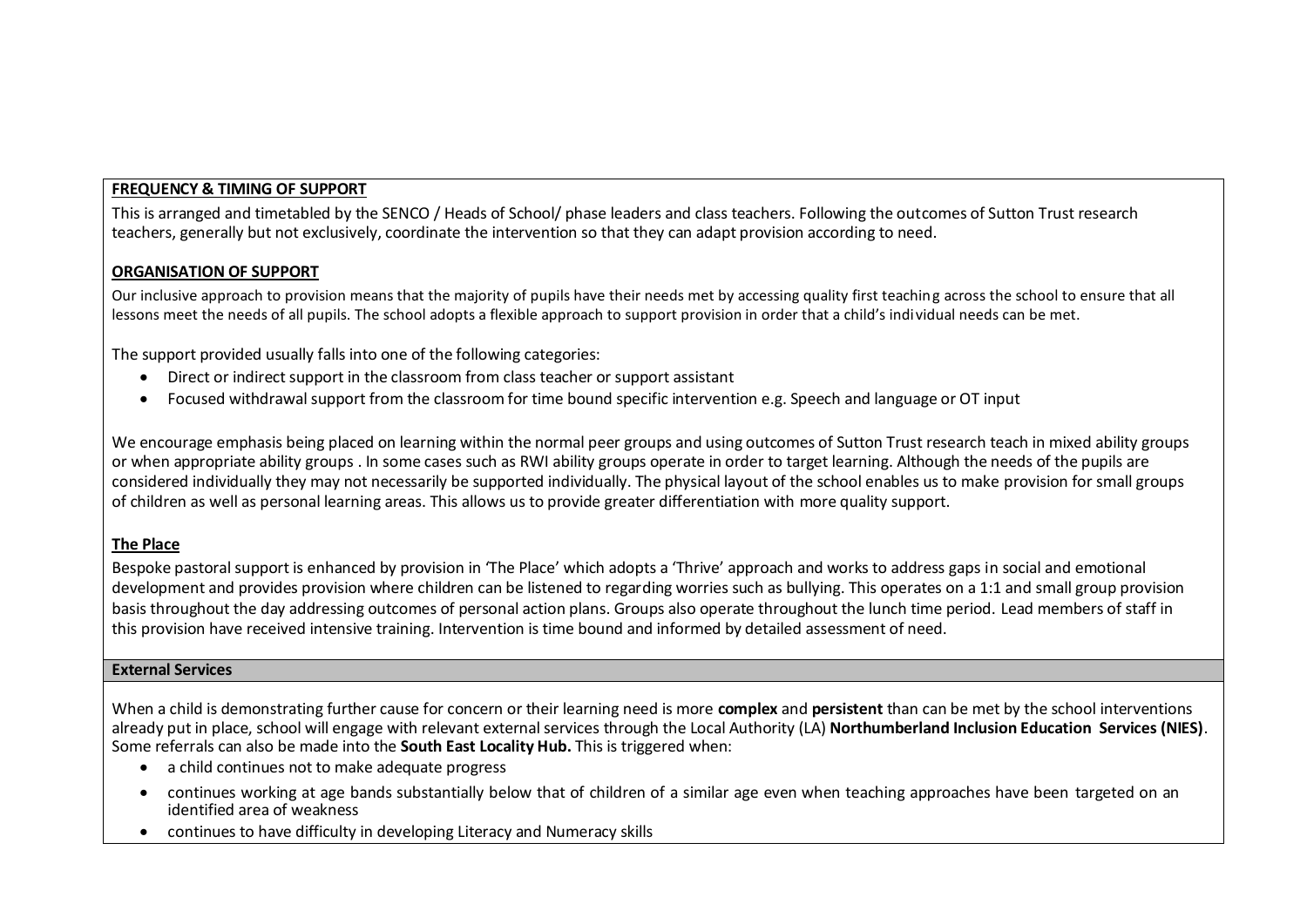- has emotional or behavioural difficulties which substantially or regularly interfere with the child's own learning or that of the other learners, despite taking part in an individualised behaviour management programme
- has sensory or physical needs and require additional specialist equipment or require regular advice or visits by a specialist service
- has on-going communication or interaction difficulties that impede the development of social relationships and cause substantial barriers to learning
- a child's learning needs are manifesting themselves either in a more complex or in a more specific way as they move on through the school.

For these children, the difference between their attainment and that of the other children is widening and this needs further investigation. Children at this point will require a SEND Support Plan. A request for support from external services is likely to follow a decision taken jointly by school staff in consultation with parents. In seeking the support of external support services, those visiting the school will need to have access to the child's Support Plans in order to establish which strategies have already been tried. It may be that in order to provide an appropriate level of support extra funding will be applied for. The Short Term Additional Resource (STAR) School can request STAR to support an individual learner with a specific time limited intervention. This funding can only be sought to address a short term need which is likely to be eliminated or significantly reduced following a specific targeted block of work. School are expected to use their notional funding to provide support up to the first £6,000.

## **The external specialist may:**

- act in an advisory capacity to refine targets set by the school
- extend the expertise of the teaching Staff
- provide additional assessment
- be involved in supporting the child directly
- suggest that a statutory assessment is advisable
- consult with all parties involved with the child
- provide reports to support an application for High Needs Funding

Information around these services can be found at http://www.northumberland.gov.uk/senguide

## **Statutory Assessment: EHC Plan (Education, Health and Care Plan)**

When a child is demonstrating a significant cause for concern or their learning need is more complex and persistent than can be met by the interventions already put in place statutory assessment will be considered. It is expected that children will have complete at least 2 cycles of APDR reflected in their support plan. The EHC Plan incorporates all information about the child from birth to 25. All parties, including health and other agencies involved with the child contribute to this plan. If a Statutory Assessment is required the school, in consultation with the child, parents and outside agencies, will submit reports for consideration by the Local Authority's Provision Panel. (Consideration of Statutory Assessment COSA). The request is made to the Local Authority which in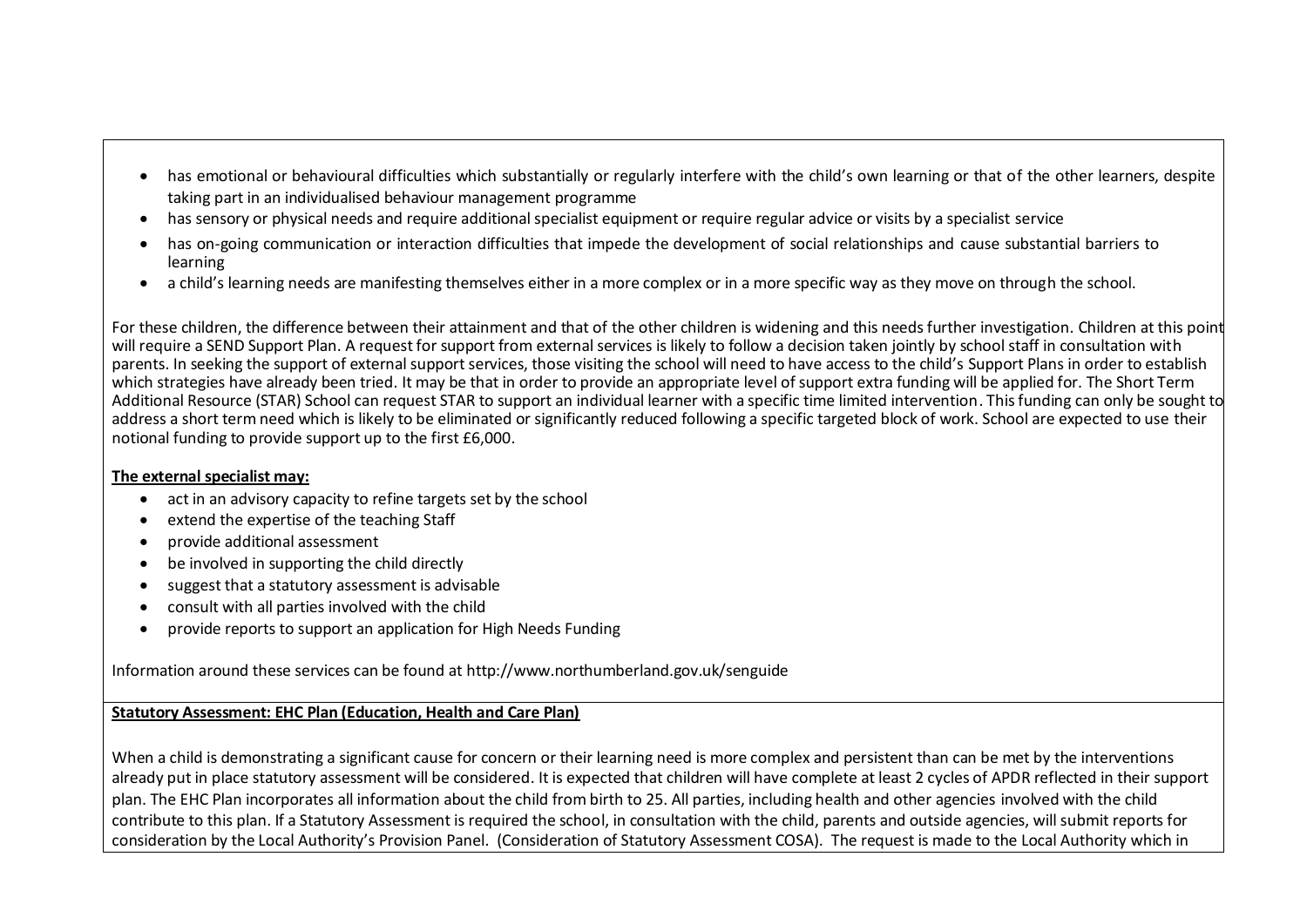our case is Northumberland. Northumberland's SEND Local Offer can be obtained from Northumberland County Council. http://www.northumberland.gov.uk/Children/Northumberland-Local-Offer-SEND-0-to-25-years.aspx

#### **The Local Authority will need to have:**

- information about the child's progress over time
- documentation in relation to the special educational need
- details of action taken by the school to meet the child's special educational needs
- particulars of any special resources or arrangements put in place

## **This information includes where relevant**:

- intervention records and Pupil profiles for the child
- records of regular reviews and their outcomes
- health reports, including medical history where relevant
- national assessment levels / age bands and reports or records of progress complied by the teachers
- educational and other assessments, for example from an advisory teacher or an Educational Psychologist
- reports from other professionals involved with the child (Social Services, Educational Welfare services, Health and Education services).

The views of the parent and child are sought. Parents may also make a Request for Statutory Assessment. Parents may wish to contact **Northumberland**

**SEND information, advice and support service on 01670 623555** or **01670 620350** or [Alison.bravey@northumberland.gov.uk](mailto:Alison.bravey@northumberland.gov.uk) to be advised of the way forward. If the school makes a Request for Statutory Assessment, parents can still access the services at any point in the process. The process is defined by a specific timescale and statutory procedures. All of the evidence is gathered and sent to the Local Authority Special Educational Needs Officer who in turn sends it for review to the Special Educational Needs Panel. If the request is successful, then further evidence is gathered from all of the agencies who have involvement with the child. If the Provision Panel agrees to the need for an 'Education Health Care Plan', the Local Authority will lead on the process. School will prepare the necessary documentation and send it to the Local Authority. EHC Plans are subject to annual review which will include parental views about the child's progress. Further reviews can be arranged at any time if significant concerns arise. Children under 5 years of age are subject to 6 monthly reviews.

## **Support for parents**

Northumberland Information, Advice and Support Service is a free, confidential and impartial service for children and young people (up to 25 years) with special educational needs or disabilities (SEND), and their parents and carers. The information, advice and support provided by the service covers the full range of education, health and social care as defined in the SEND Code of Practice 2015. The service is run at 'arm's length' from the Local Authority. The support the service can offer includes:

Providing a listening ear and practical advice and support with understanding the SEND 'system'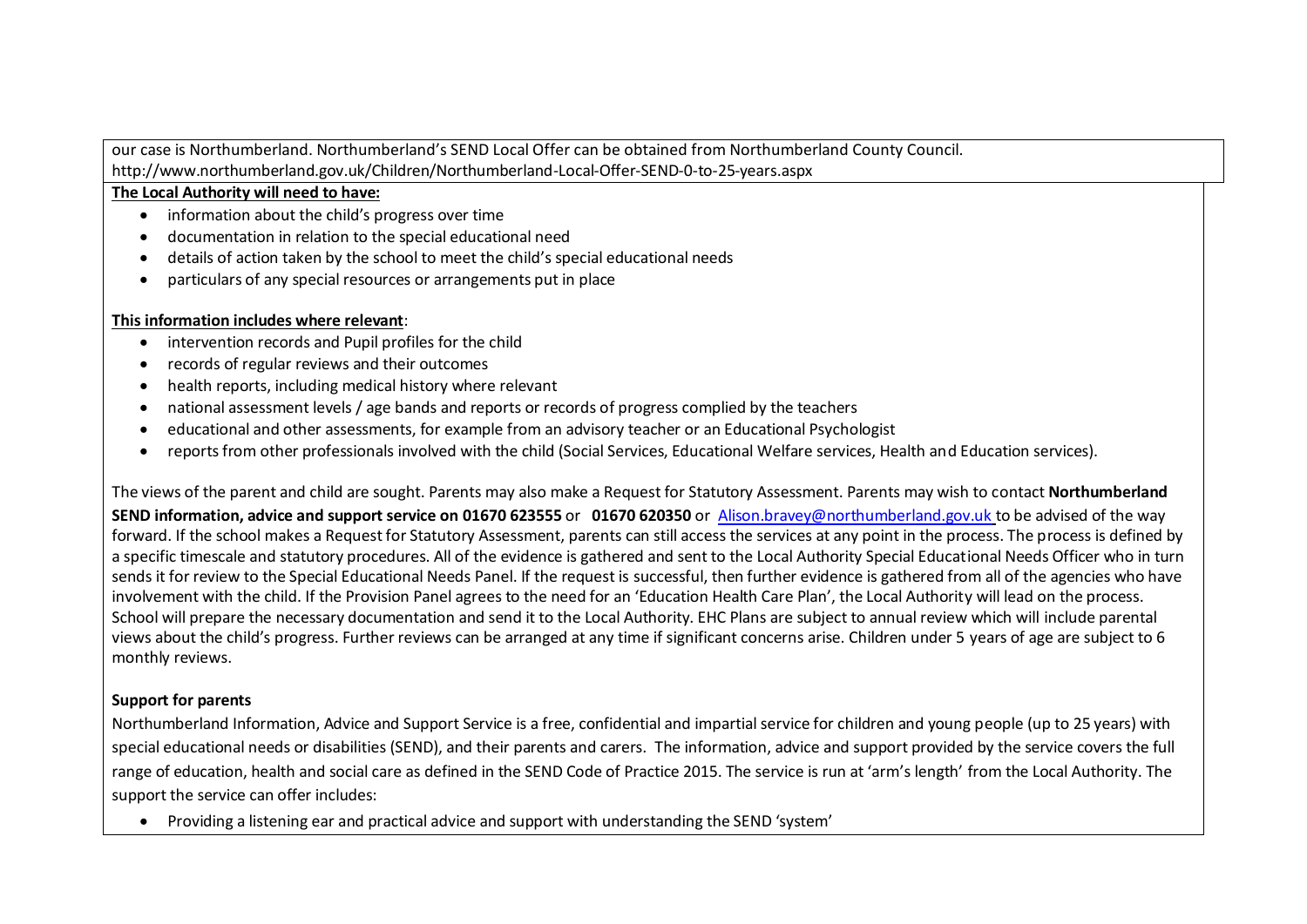- Information on a range of SEND topics.
- Support with preparing for meetings.
- Help with exploring the options for a child/young person's SEND provision.
- Signposting to other services and groups, including parent groups, youth forums and national helplines.
- Support for individual children, young people and their parents that empowers them to express their views and wishes and helps them to understand and exercise their rights in matters including SEN processes, exclusion, complaints and SEND appeals.
- Training for parents, children and young people, and professionals to increase their knowledge of SEND law, guidance, local policy, issues and participation.

# **The website for the service provides further details and can be accessed a[t https://northumberlandiass.org.uk](https://northumberlandiass.org.uk/)**

**The service operates on a self-referral service basis and can be contacted by phone on 01670 623555 or by email a[t iass@northumberland.gov.uk.](mailto:iass@northumberland.gov.uk)**

If you have a child or young person with special educational needs and or disabilities (SEND) you may need to know about the SEND tribunal process. This is part of a process that can help to resolve disagreements including decisions by the local authority not carry out a statutory assessment of your child, not to issue an Education Health and Care (EHC) plan, what's in the plan, or a proposal to stop the plan. If you are still not satisfied there is also a [mediation service](https://www.northumberland.gov.uk/Children/Northumberland-Local-Offer-SEND-0-to-25-years/Education-Schools/Right-to-appeal-and-tribunal/Mediation.aspx) who can help try to resolve your concerns. If this does not help resolve your concern the next stage of resolution is to appeal to the SEND Tribunal.

There are no legal costs to present your case to tribunal (unless you choose to engage a legal representative to act on your behalf). Tribunals can have a judge and panel member or members who are considered experts in their field. They are impartial and do not favour one party over another. They base their decisions on the evidence and information they are presented with from both parties. Once they reach a decision they make findings, recommendations and orders for things to be done, not done or reconsidered. Decisions made at tribunal are binding on all parties, Local Authorities and parents or young people.

#### **Recording**

Records are kept on each child. They are stored in individual files in a lockable filing cabinet in the SENCO office. Care Plans, Pastoral Support Plans and information from outside agencies will also be stored in the above files. Individual pupil passports are also retained as working documents by the class teacher. A master copy is stored school's internal ICT network. There is also a Medical List to enable staff to be kept informed of any medical information. This is updated by the admin staff in the main office and overseen by Mrs Jameson . General Learning Support and Intervention records are maintained, by Class Teachers, to chart children's progress. Intervention plans are used to record a child's achievement against their personal targets.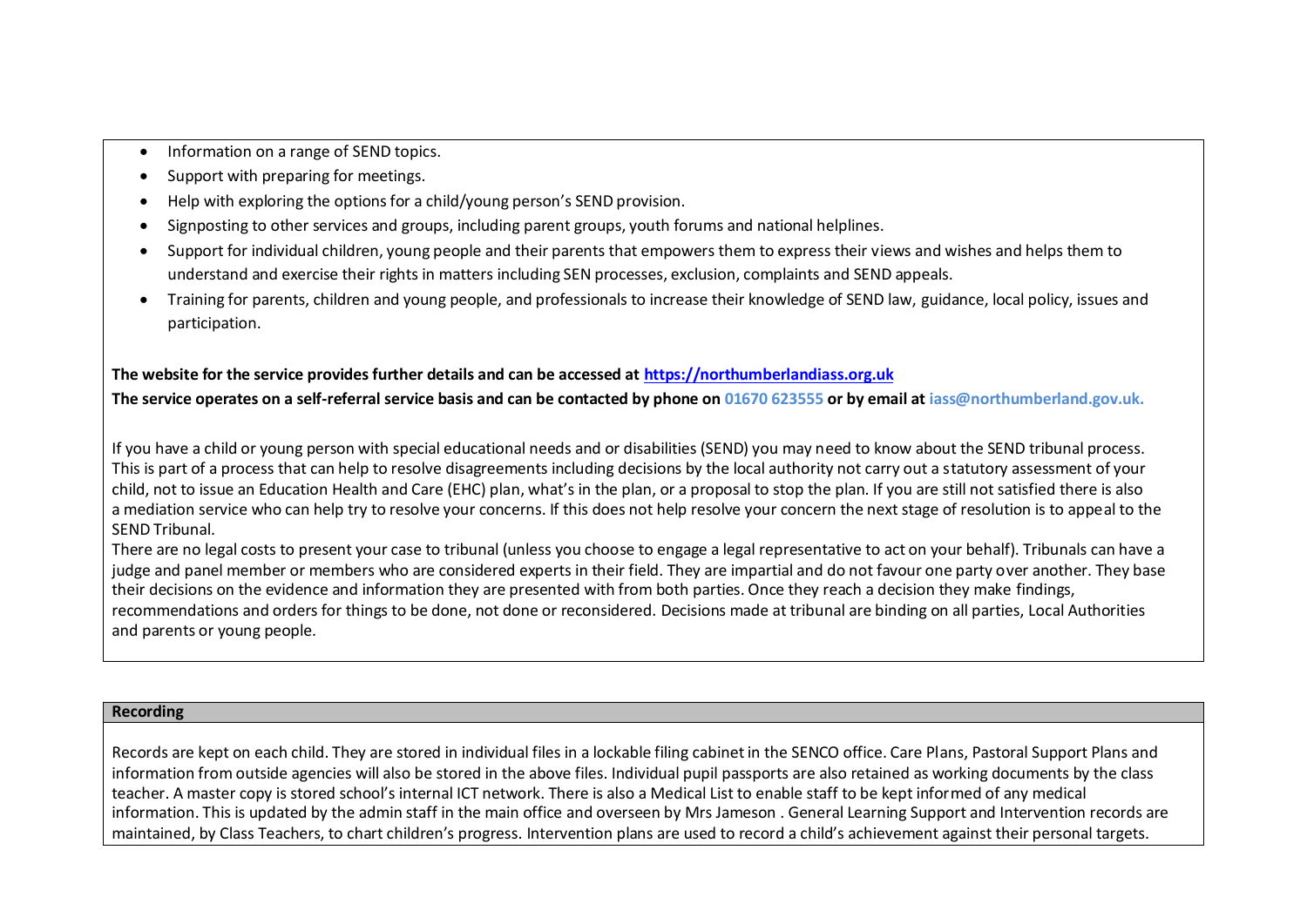The SENDCO, phase leaders and Heads of School monitor this process. The register is reviewed and updated termly.

#### **The SENDCO**

Mrs Jameson is the SENCO. She is responsible for the implementation of the SEND policy and will support and encourage other members of staff where and when necessary. She will liaise with parents and relevant outside agencies, Medical and Psychology Services. She will attend and cascade appropriate inservice training in order to meet new developments with policy and practice. She will prepare and deliver INSET and assist in the purchase and deployment of resources encouraging their efficient and effective use. The SENDCO will also be responsible for overseeing the maintenance of the Special Needs Register. Being a very large school there is a wide range of expertise available. This is used flexibly to meet the needs of pupils. Whole school, Phase, SLT and / or bespoke individualised training is continuously available from internal and external providers. (See Staff Meeting / INSET log) When a child is demonstrating a significant cause for concern or their learning need is more complex and persistent than can be met by the interventions already put in place specialist expertise will be secured.

#### **SEND Governor**

The SEN governor (Mr Simon Ward) will:

- Help to raise awareness of SEN issues at governing board meetings
- Monitor the quality and effectiveness of SEND and disability provision within the school and update the governing board on this
- Work with the headteacher and SENDCO to determine the strategic development of the SEND policy and provision in the school

#### **Resources**

A wide range of materials are provided by the school in order to assist in drawing up a programme for a child with learning difficulties. These resources are distributed around the school. We encourage their efficient and effective use by raising awareness of availability of materials and matching resource to need.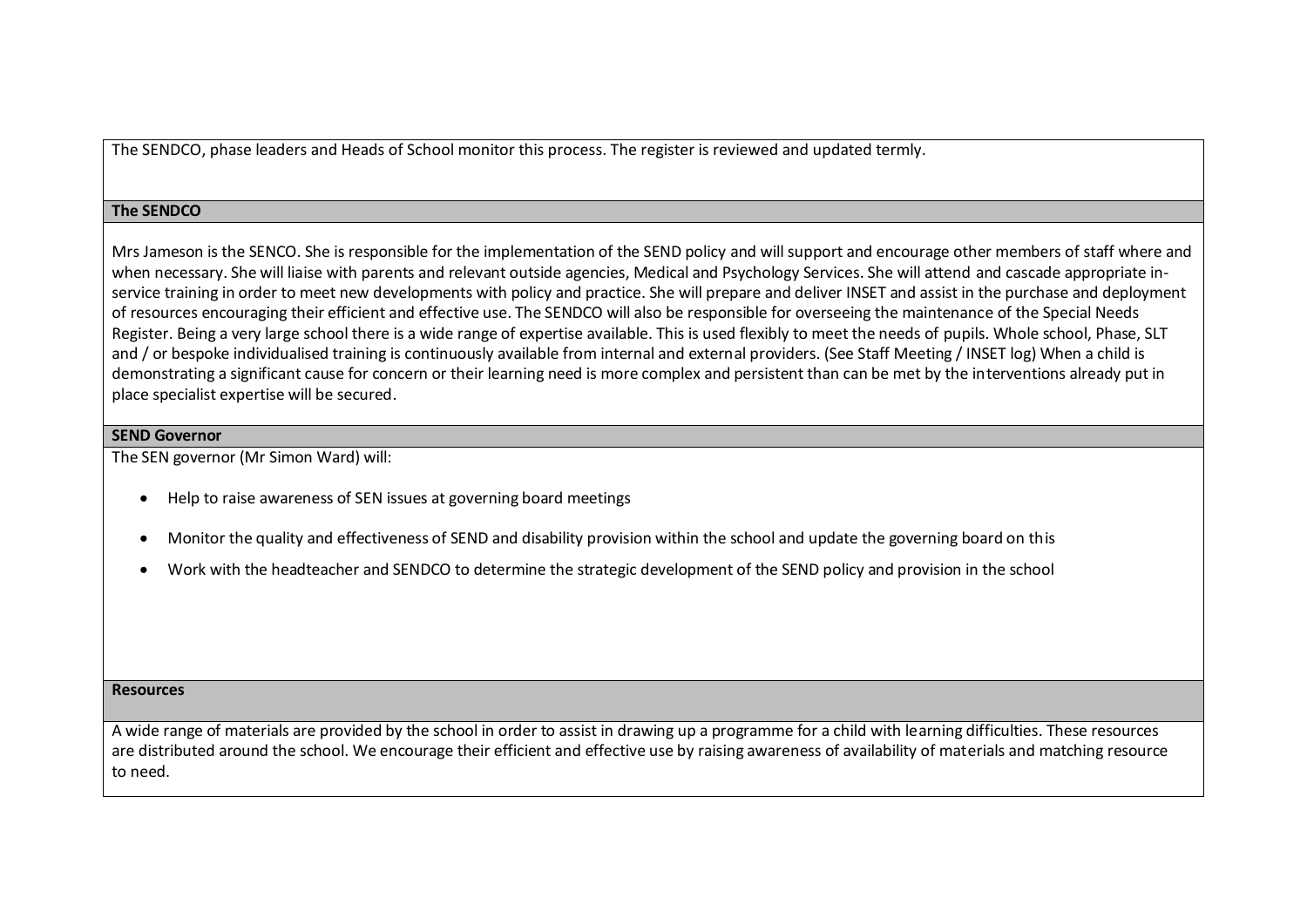The partnership between parents and school will play a key role in promoting a culture of positive expectation for SEND pupils. Parent partnership is encouraged through termly consultations, Headteachers letters, newsletters, annual reports, SEND reviews and informal discussions and Mrs June Hewes (parent liaison). We endeavour to create positive links with our parents and are happy to meet. Appointments can be made at the school office. Pupils and parents are at the heart of decision-making, ensuring high quality individual education pathways are carefully planned around the specific needs of the child. Initially, when a child's special needs are identified parents will be invited into school to discuss and where appropriate permission obtained for further referral. Parents are consulted regularly at the termly parental consultations and review discussions. Ongoing contact is maintained which ensures that difficulties and anxieties can be resolved swiftly.

## **School Agency Partners include**:

- Education Psychologists
- Child and Young Person Mental Health Service (CYPS)
- Primary Mental Health practitioners
- Speech and Language Therapy NHS
- Occupational Therapy
- Physiotherapy
- Social, Communication Outreach Service
- Hearing Sensory Support
- Visual Sensory Support Learning
- High Incident Needs Team (HINT) includes Autism Support Service, Emotional Wellbeing and Behaviour Service, Speech Language and Communication Needs and the Literacy Support Service

Children in the care of the local authority are fully supported through regular meetings with relevant organisations.

## **Pupils**

**There is the expectation that all pupils:**

- are encouraged to participate fully in the life of the school
- understand the success criteria to enable progress to take place
- are expected to behave in a responsible and respectful way within a learning context
- have a role to play in voicing their suggestions as to how the teachers can help them to learn better
- comment on how they feel they are progressing when the Pupil Passport is evaluated

Engagement with pupils will play a key role in promoting a culture of positive expectation . Pupils are involved in the learning process at all levels. Through thorough marking, using feedback and response, they are aware of their next steps and know what they have to do to improve. Support is tailored to their